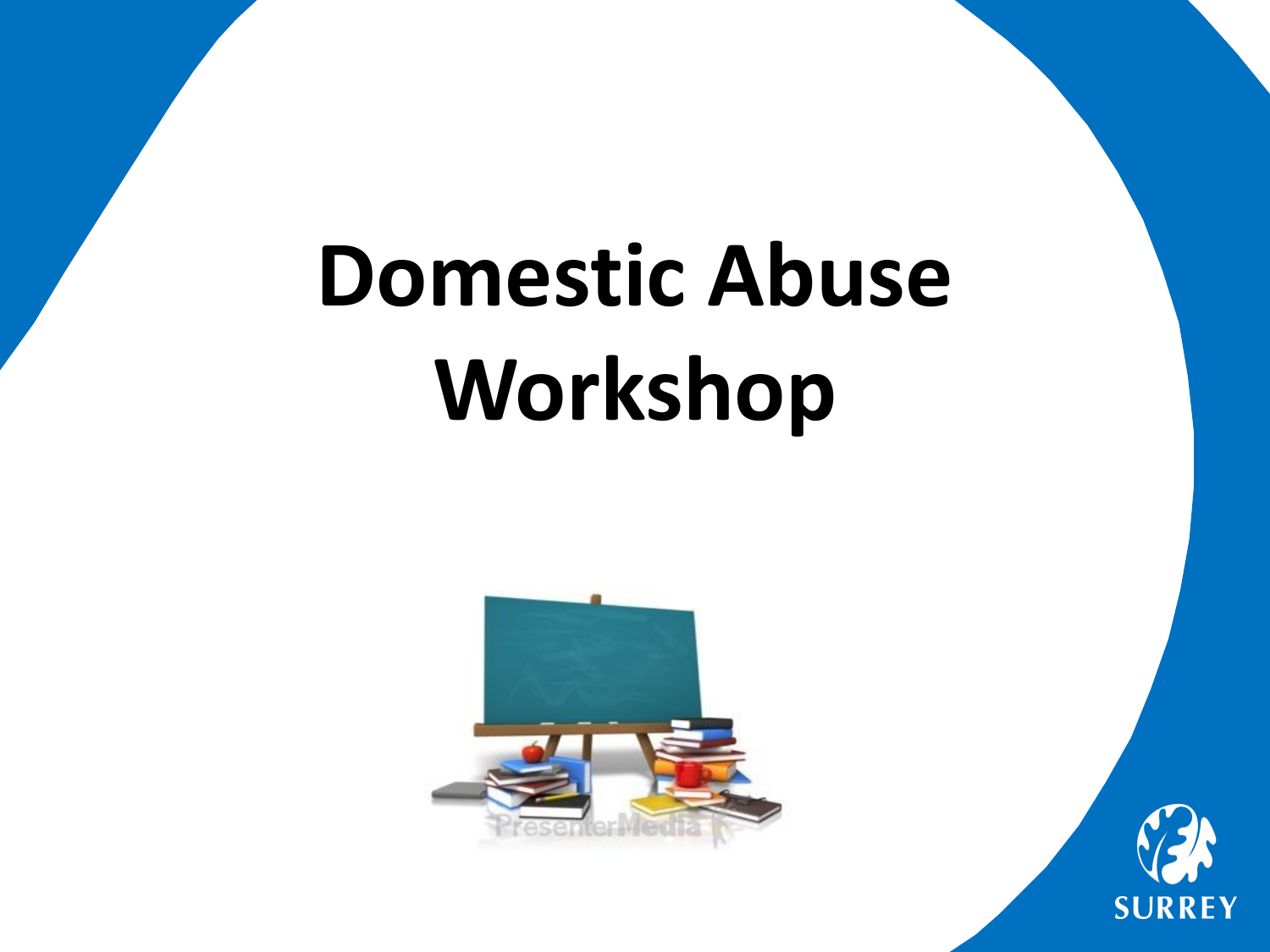### **Welcome and Reminder**

Please note, Domestic Abuse can and does impact on many individuals; this can be both directly and indirectly

If you feel affected by any content in this presentation, please speak to your Manager, the Safeguarding Advisor, Employee Support or one of Surrey's Specialist DA Support Services (Outreach - 01483 776822)

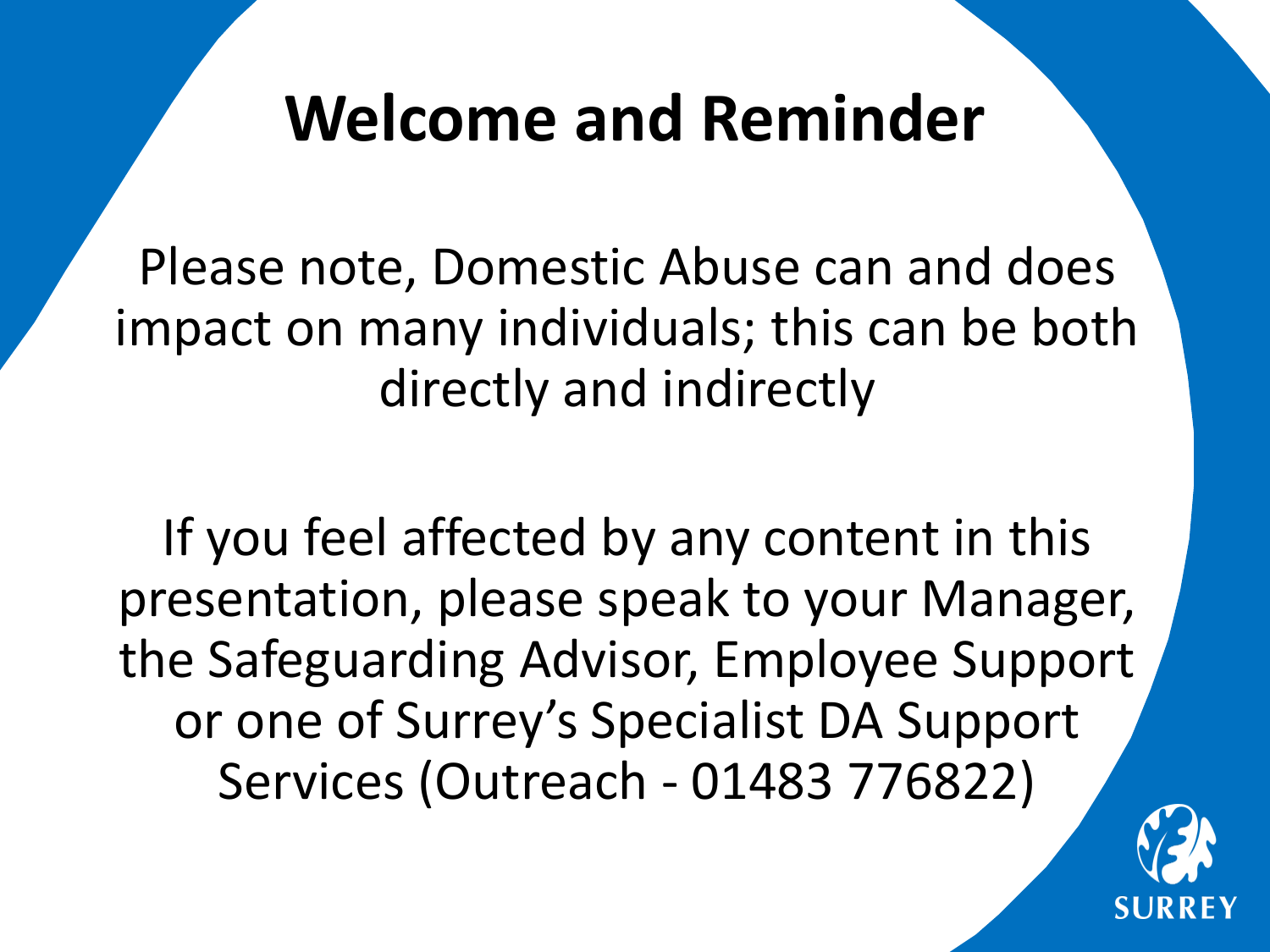

- Raise Awareness of Domestic Abuse (DA) with people who have care and support needs
- Know how to 'spot the signs' and what to do if DA is identified

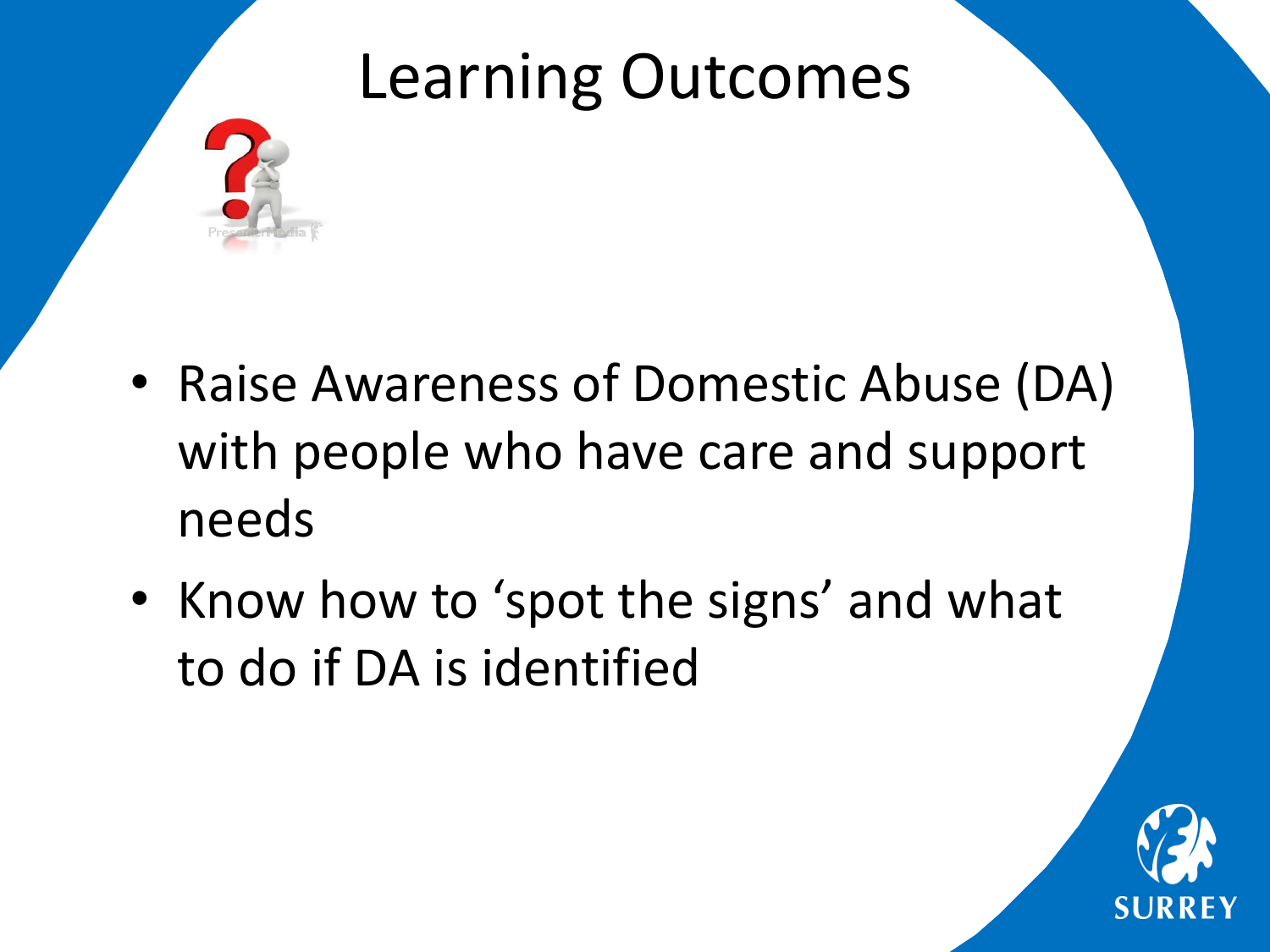### What is Domestic Abuse?

Any incident or pattern of incidents of controlling, coercive or threatening behaviour, violence or abuse between those aged 16 or over, who are or have been intimate partners or family members regardless of gender or sexuality.

This can encompass but is not limited to the following types of abuse:

- psychological physical sexual
	- financial emotional

*Home Office Definition 2013*

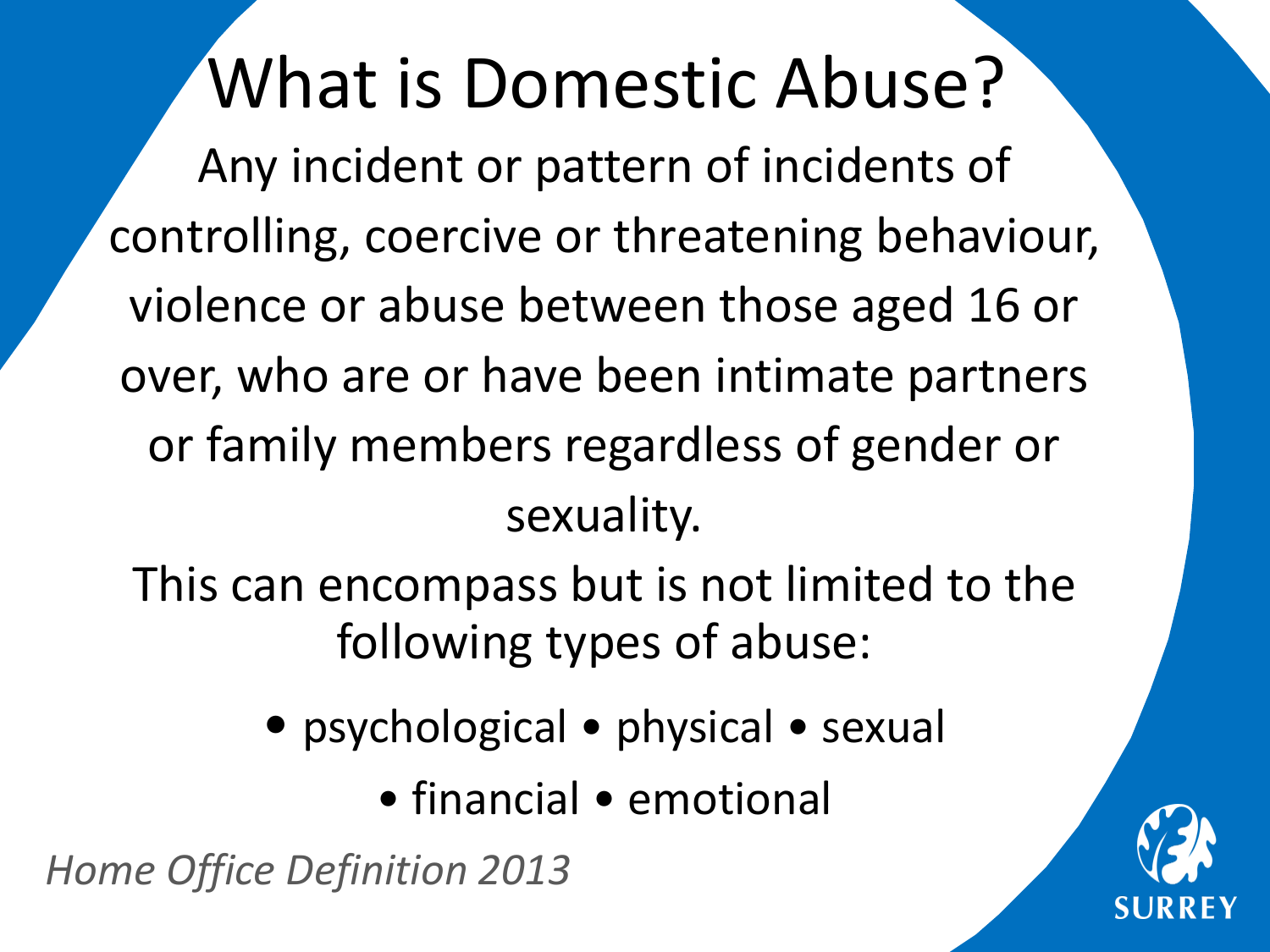## How prevalent is it?

- 1 in 4 women will experience Domestic Abuse in their lifetime
- On average **2 women are killed** by their partner or ex-partner **every week** in England and Wales
- Approximately **400 people commit suicide** each year who have attended hospital for DA related injuries
- Surrey Police recorded **12,123** Domestic Abuse incidents between 1st September 2016 and 31st August 2017
- This equates to an average of around **34 incidents recorded per day in Surrey alone**

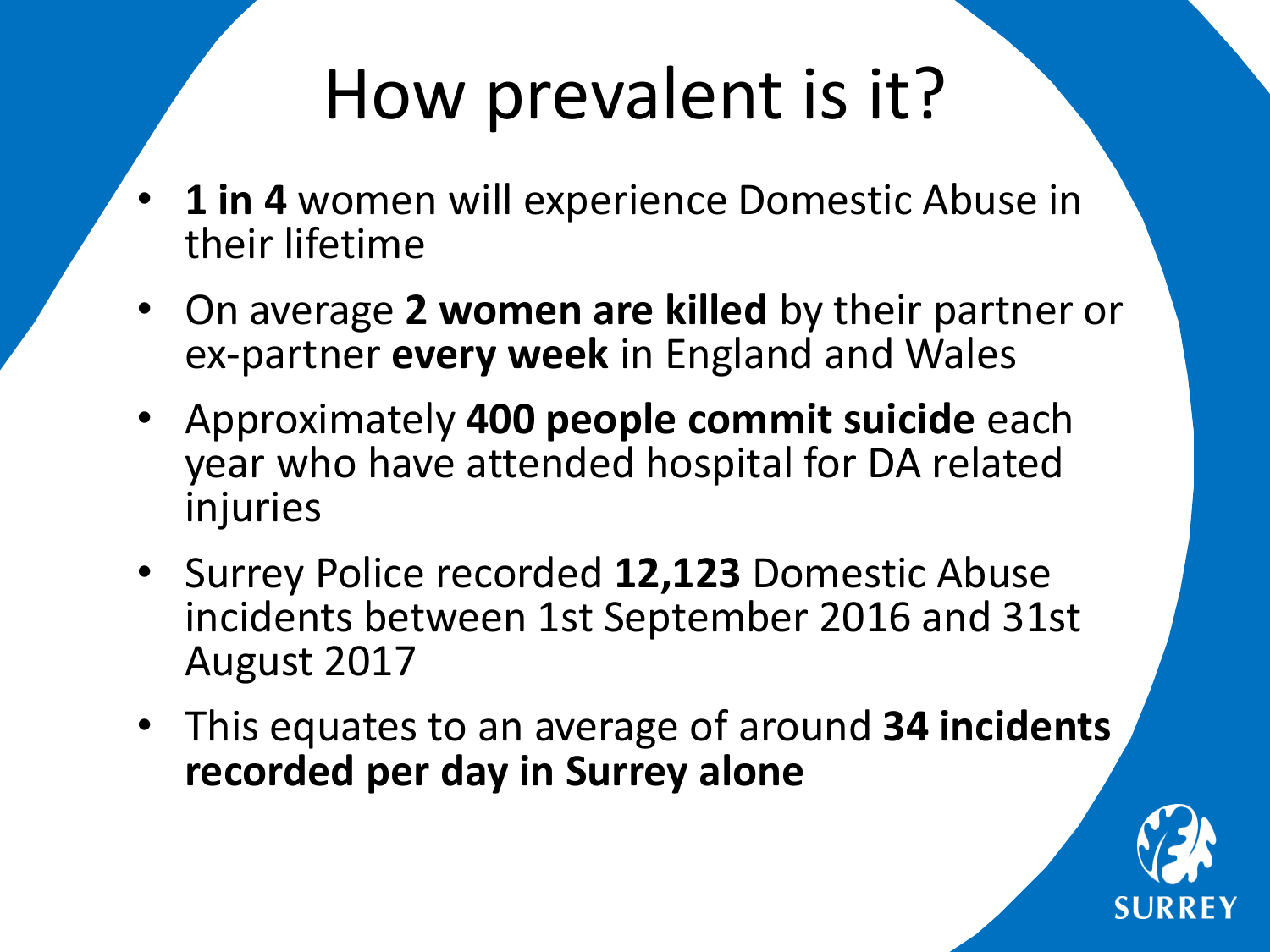# What is Controlling and Coercive Behaviour?

### **Controlling or Coercive Behaviour** is now a Criminal offence under **Serious Crime Act 2015 Section 76**

Coercive control is now recognised as the most prominent behaviour that underpins the majority of domestic abuse cases

It is a pattern of behaviour which seeks to take away the victim's sense of self, minimising their freedom of action and violating their human rights

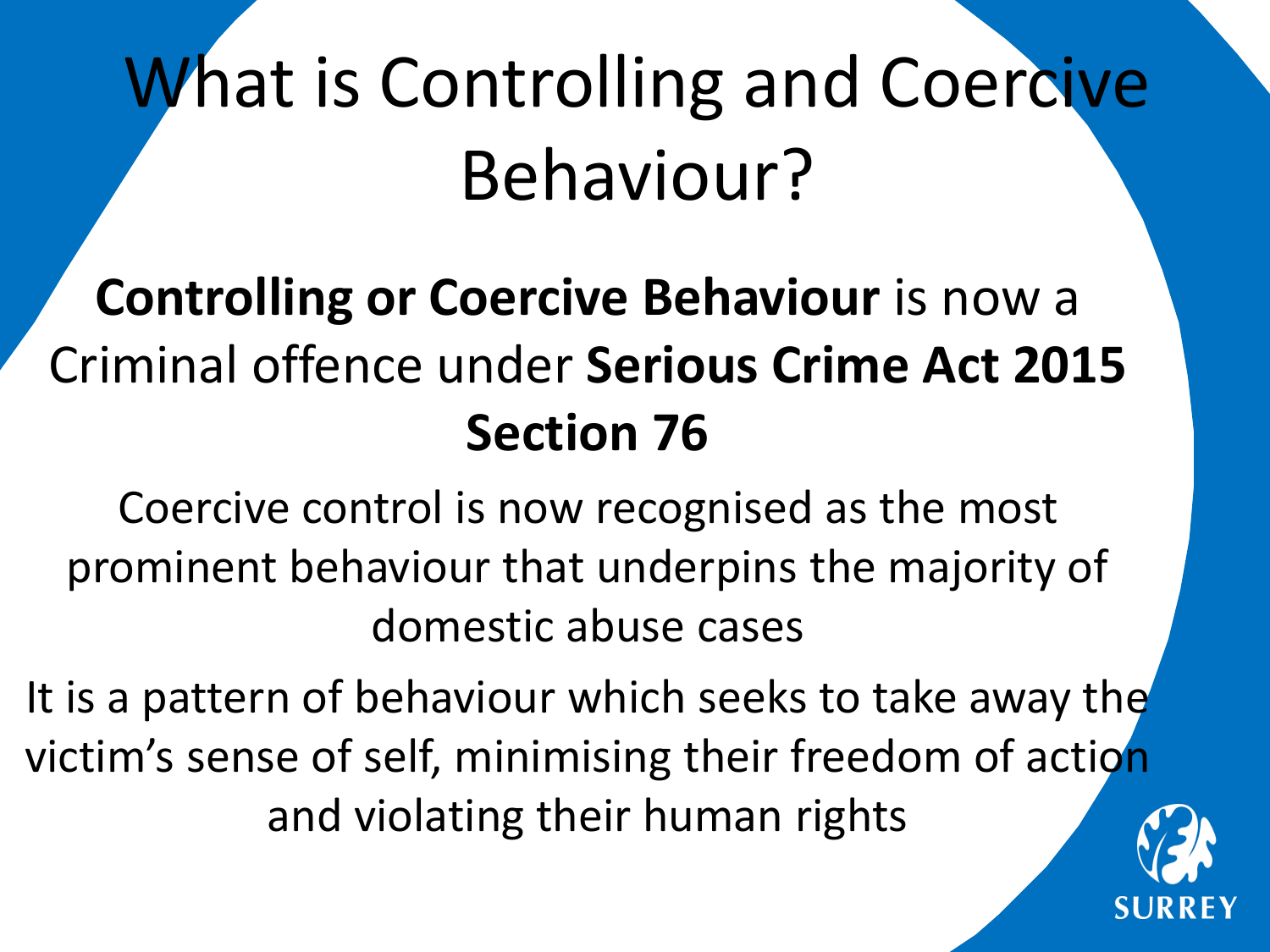## Domestic Abuse Recognition

- Recognising signs of abuse (e.g. of physical abuse; of sexual abuse, psychological abuse…)
- By being informed by another adult or child (mother, relative, son/daughter friend etc.)
- By a disclosure from the person themselves.
- Many of those suffering abuse **won't necessarily recognise it themselves** – we must be alert to what they are describing to us and help them to identify that what they are experiencing may be abuse.

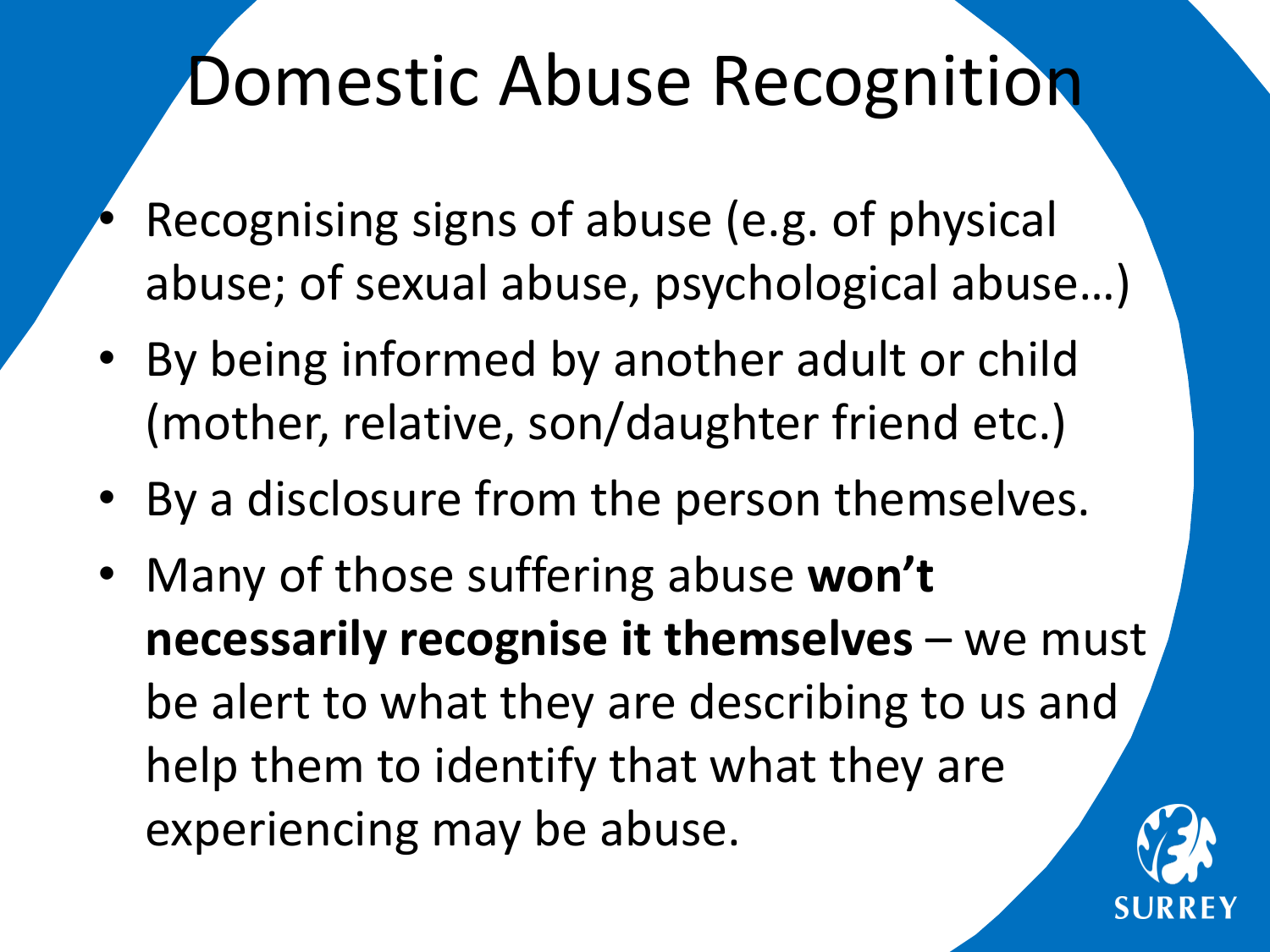# Forms of Disclosure



- **Indirect** e.g. asking for someone else; Ambiguous statements in an attempt to alert someone to the fact that they are being abused.
- **Accidental** Are characterised by abuse coming to light unintentionally. They had not intended to disclose and may not have ever disclosed if specific circumstances had not arisen.
- **Purposeful**  direct disclosures of abuse made purposefully and verbally to the recipient.

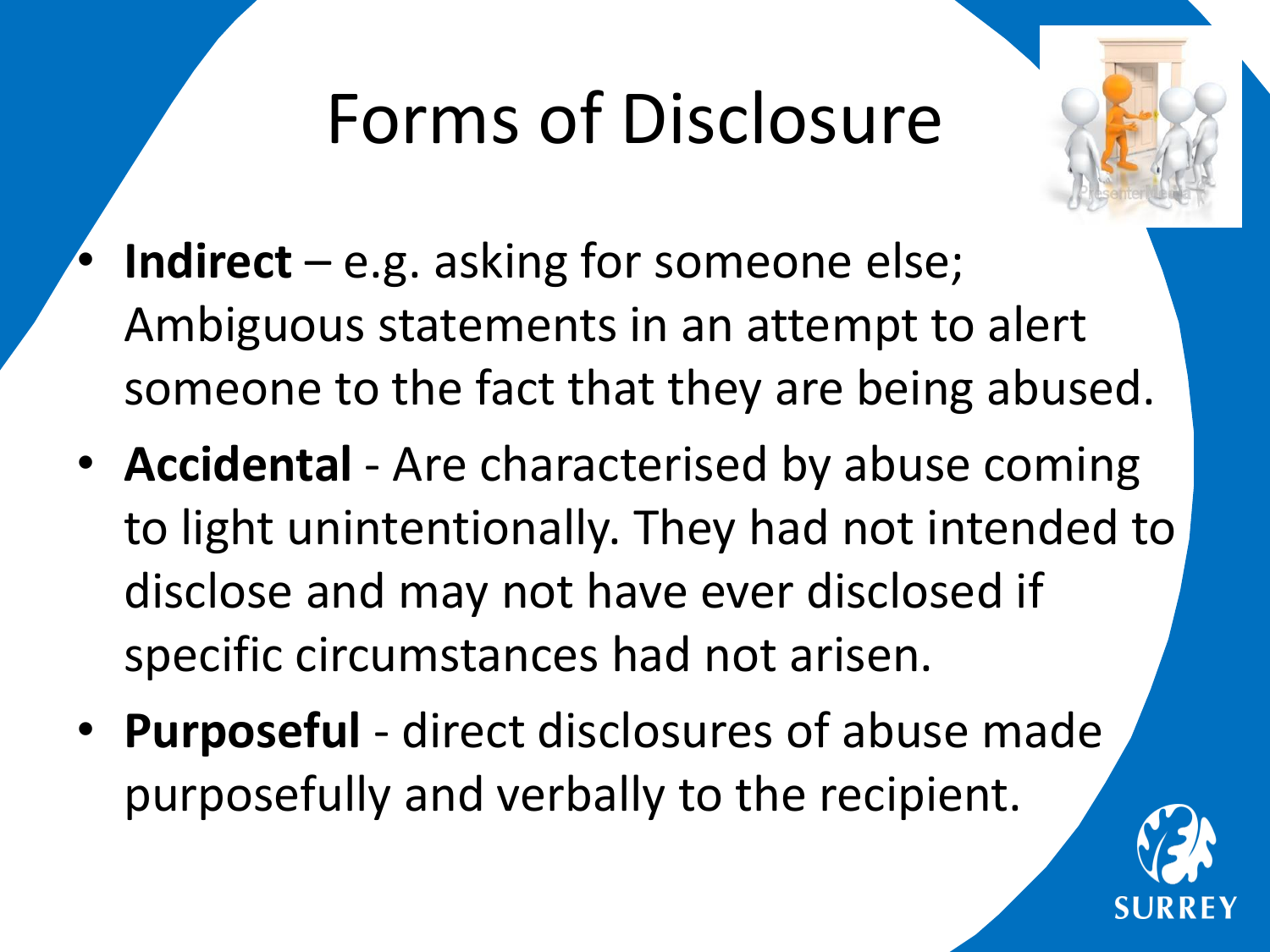# What would you do?

### **Listen, Observe, Stay Engaged**

- Understanding & non-judgmental, supportive attitude
- Thorough research and safe enquiry
- Recognition of perpetrator behaviours
- Recognition of impact and how victims may present
- Effective recording and risk assessment
- Victim support and safeguarding

### **Remember - your actions could prevent serious harm or homicide**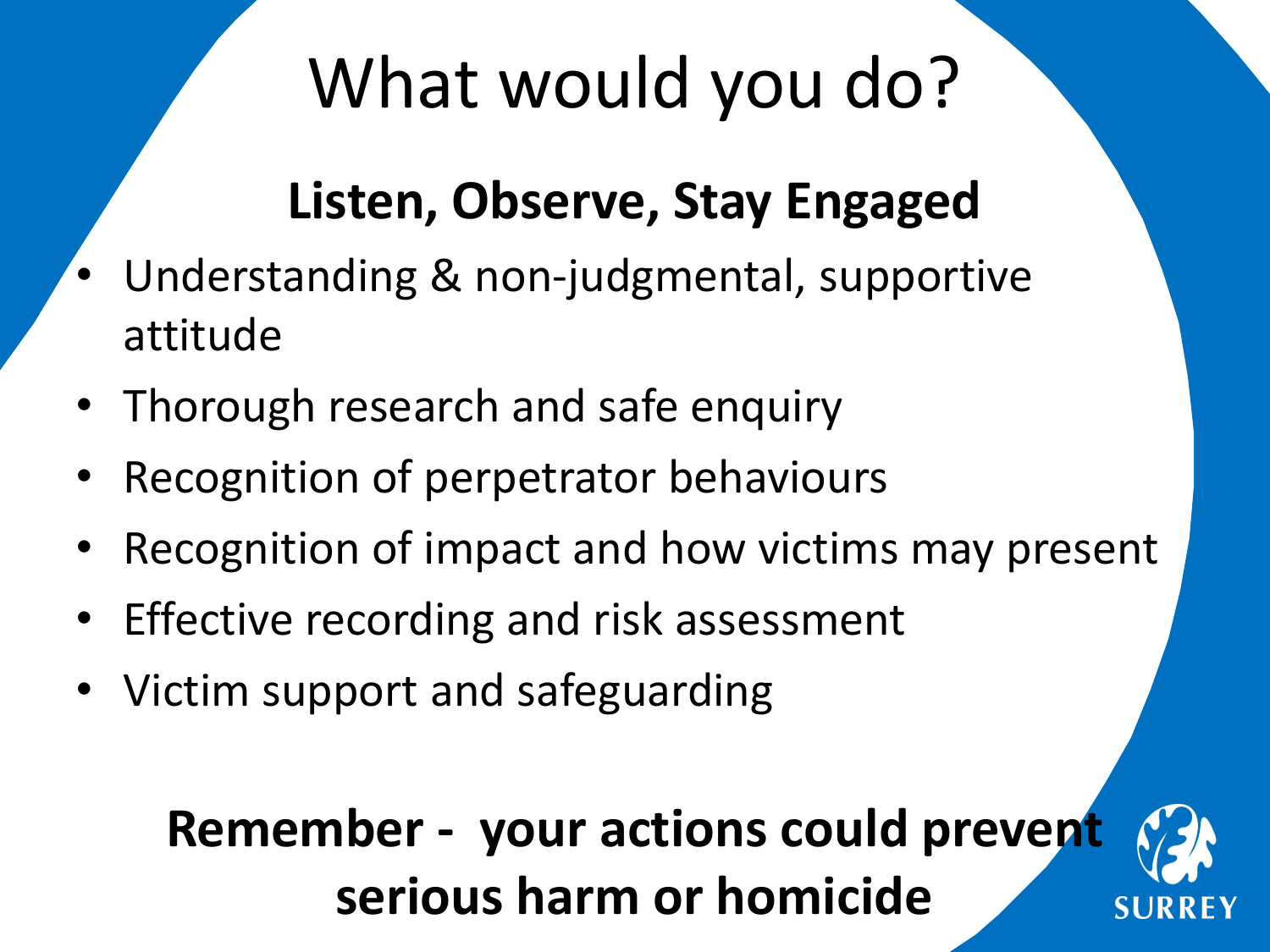• An OT visits a woman who has MS, she lives with her ex partner, they jointly own the house and neither wish to sell the house or move out. He provides care for her, meal preparation and administers her medication. She discloses to the OT that he has been leaving her in soiled clothes, withholding her medication and food. He was controlling and had a terrible temper before she became unwell but things have become worse.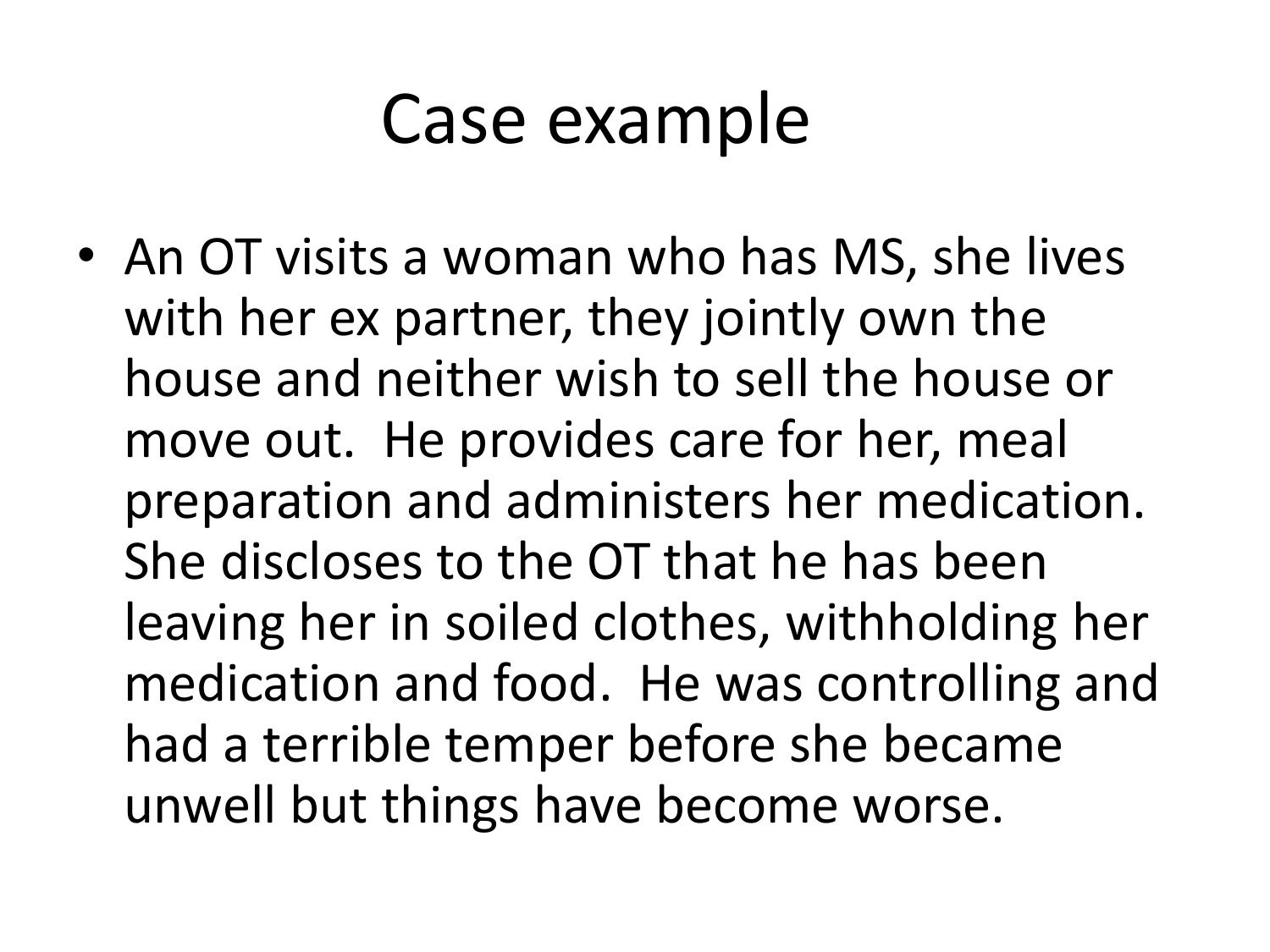• A couple of 87 and 85 years old, they have been visited by a paramedic following a fall by Mrs P. It is noticed on the visit that Mr P rarely lets her speak for herself, he says he manages all the finances and states that she cannot be trusted with money. He rejects a referral to a falls team for her. She is spoken to alone and asked about this behaviour, she discloses a long history of controlling and violent behaviour but says that this is how he has always been and she does not want to end a long marriage.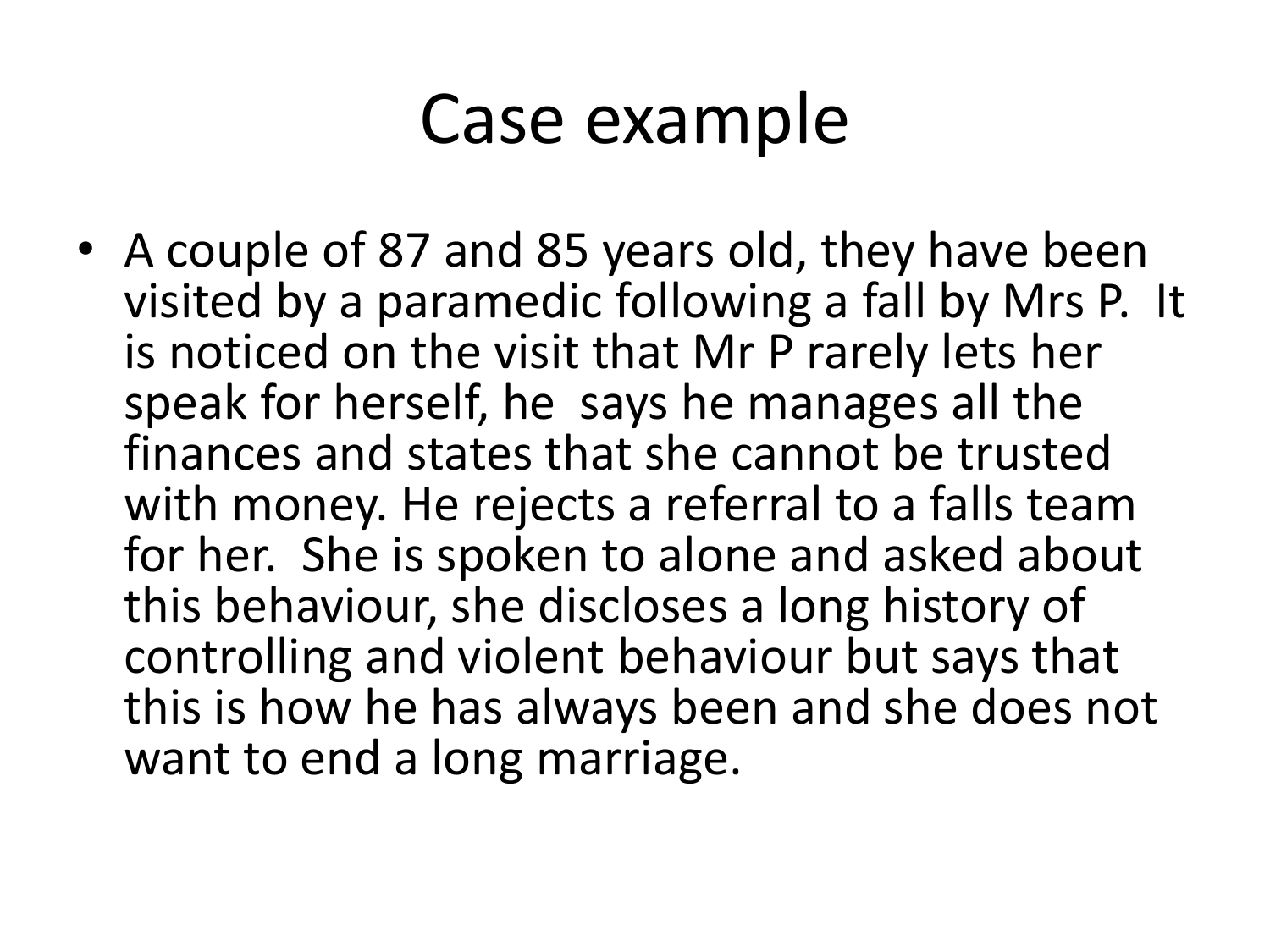• Police are called to attend the home of Miss C, others in the supported living property have called due to hearing raised voices. Miss C has a moderate learning disability. Miss C reports that she is in a new relationship and is very happy, she says that she and her partner argued about money but that it was her own fault, he has gone and everything was ok now. Staff report that Miss C no longer attends social groups she used to and has fallen out with family but seems very happy with her new boyfriend.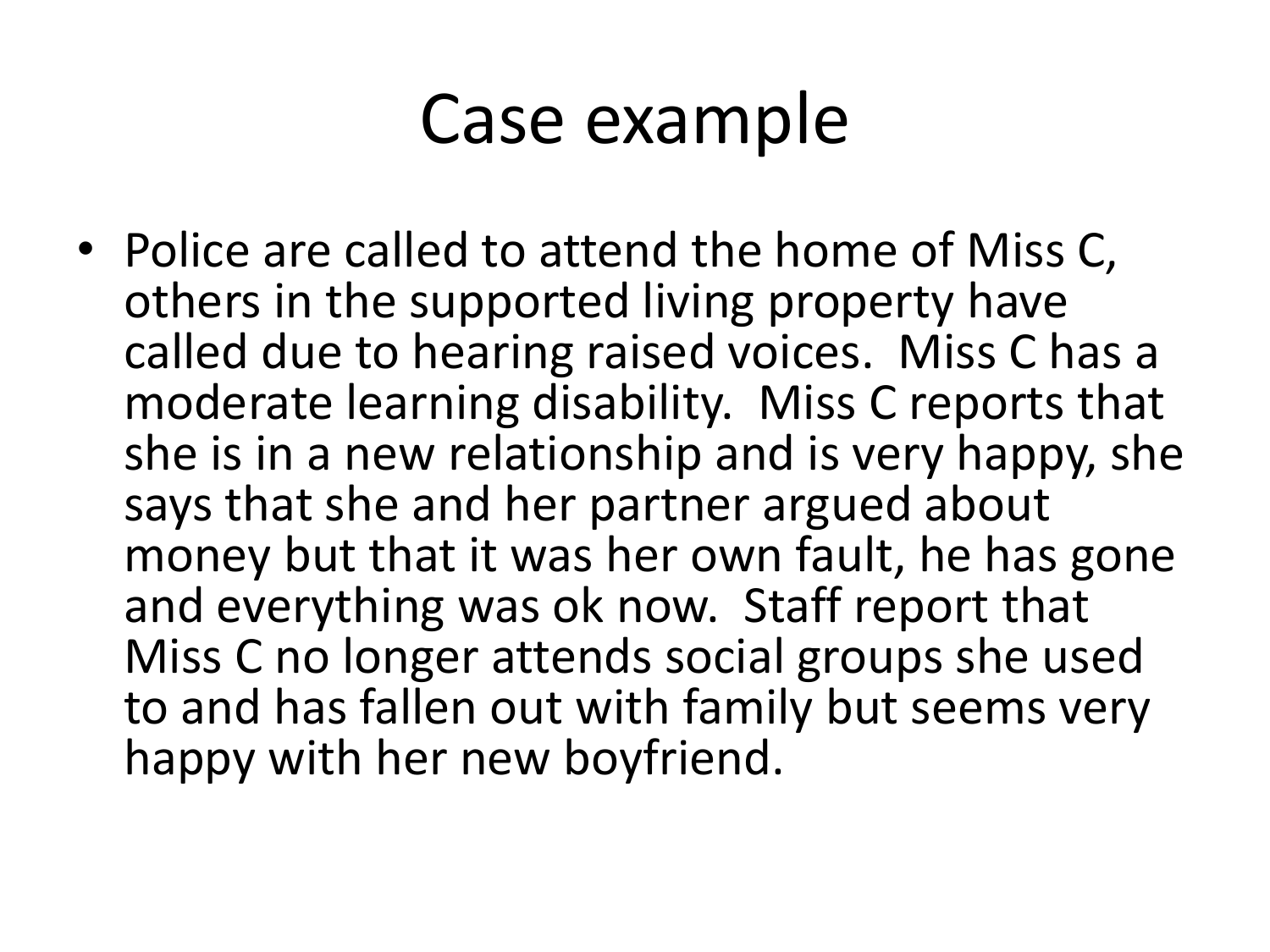• The community nursing team visit Mr J, he lives in an annex attached to his son's property. The property is in a poor state of repair and it is very difficult for Mr J to move around safely, there is no heating. Mr J tells the nurses that his son takes very good care of him and he is very grateful to be living there. Mr J's daughter contacts the nursing team when she finds out they have visited and tells them that her brother has power of attorney for her father's finances and that he uses the money for himself. She said he has been violent towards other members of the family and that her father is scared of him. She is no longer allowed to see her father.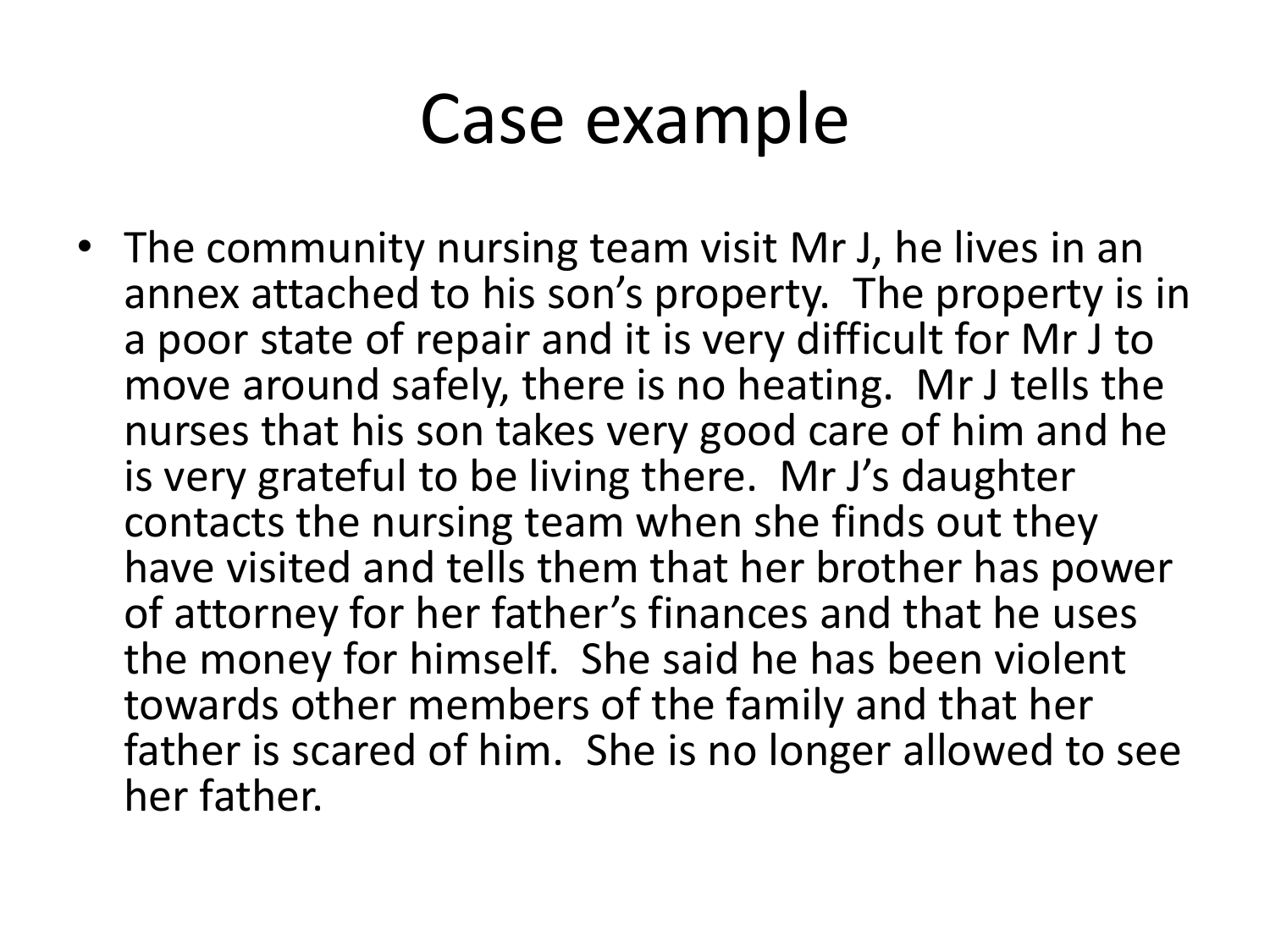### Safe Enquiry

• Safe enquiry means ensuring the potential perpetrator is not and will not easily become aware of the enquiry

*"Because we care about your wellbeing, we also would like to find out if you have ever been hurt or frightened by your partner or a family member. We ask everyone this because we want everyone to be safe as possible. This will help us to provide the best support."* 

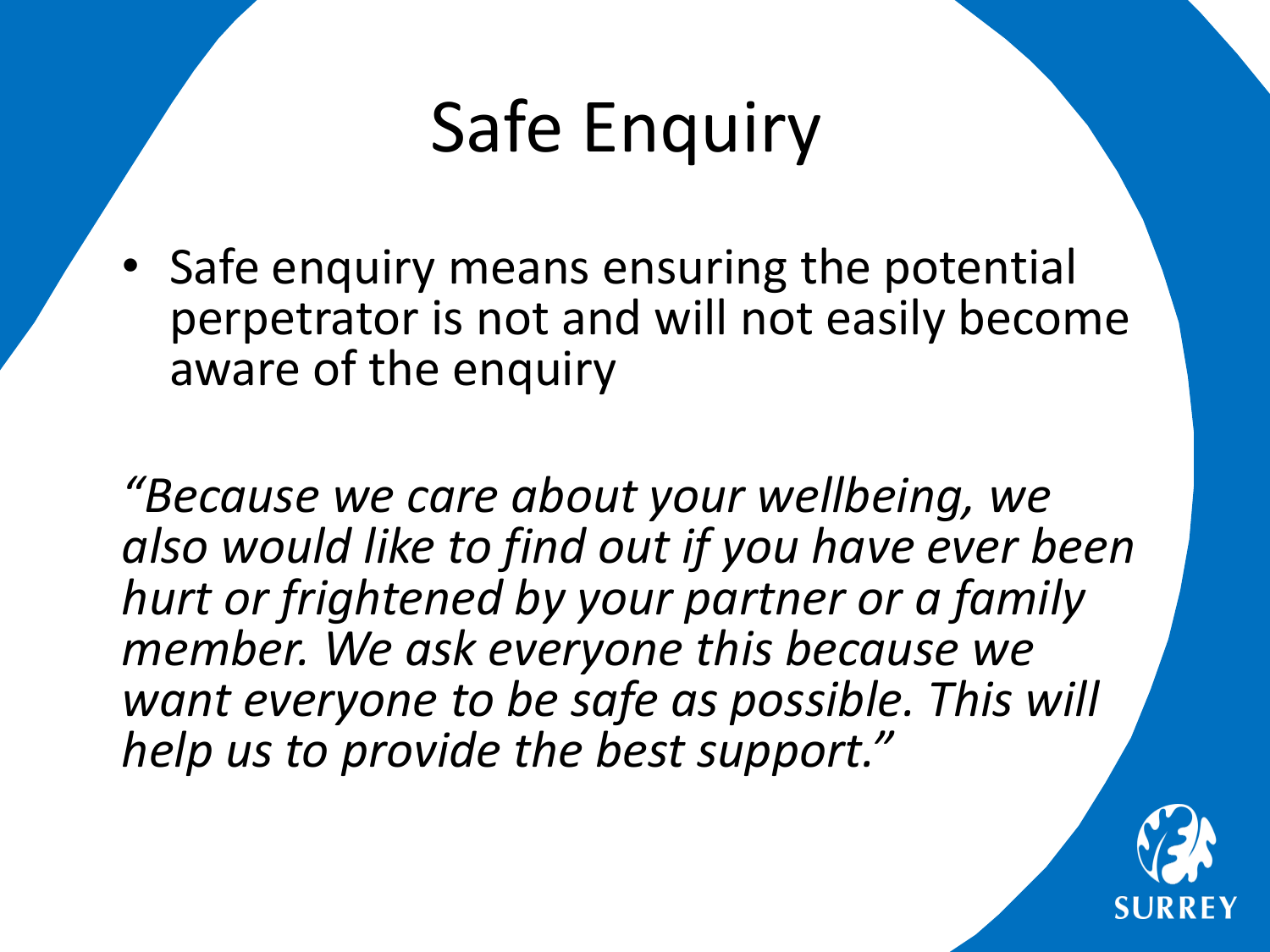# What Next/Recording

- Acknowledgement that DA can often be disclosed via a series of comments – taken individually or taken collectively
- Any concerns should be viewed in 'totality' and discussion around whether a Safeguarding Alert should be made held
- If DA is disclosed then the victim should be encouraged and supported to speak with Specialist support services (Outreach) and the Police.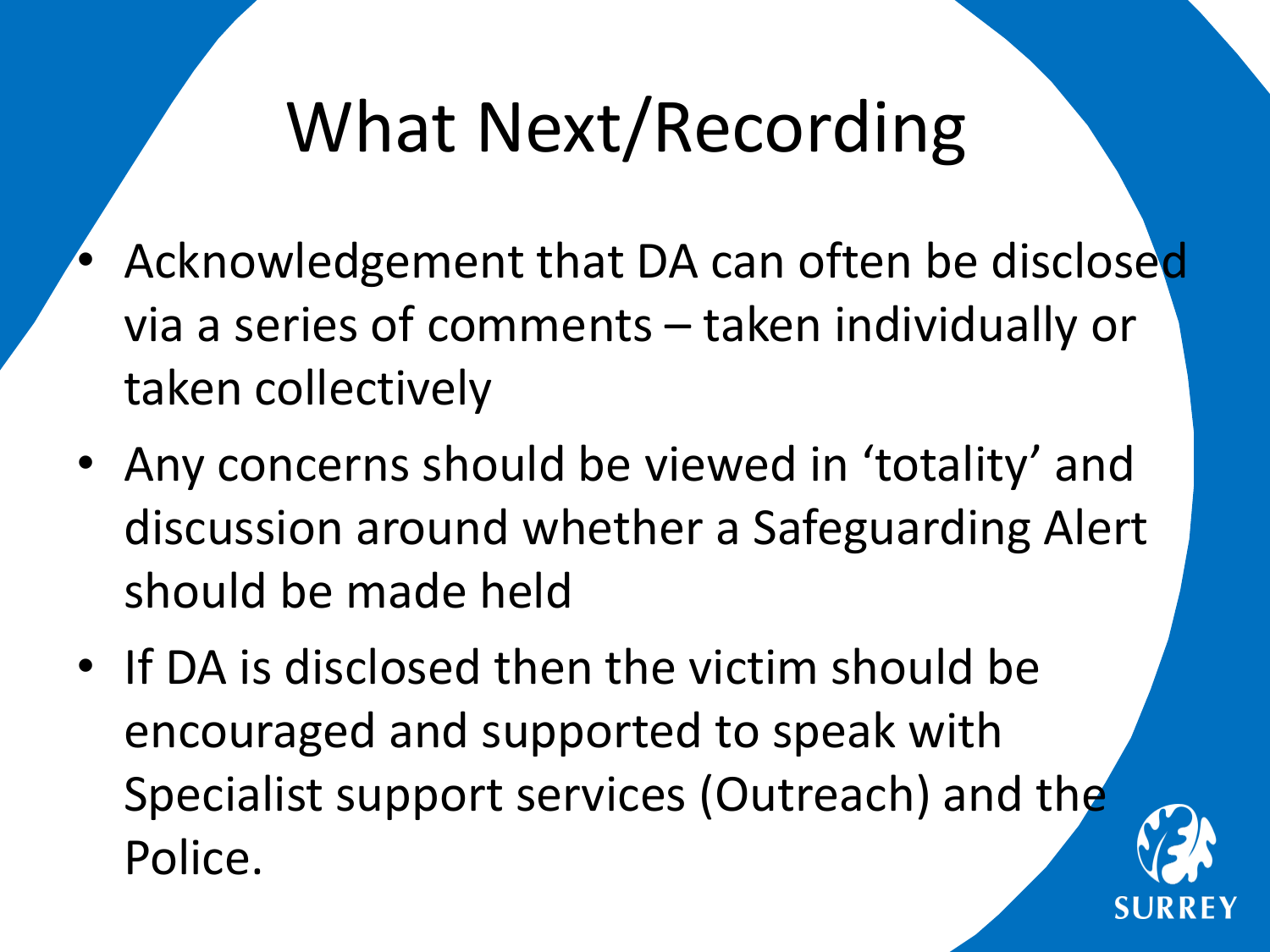## Practice Tips

- Coercive and controlling behaviour causes significant harm and is a high risk indicator in domestic abuse situations.
- Be alert for physical and mental health impacts of coercive control (e.g. trauma, low self worth, OCD, anxiety etc).
- Have questions you feel comfortable asking that will enable adults suffering from domestic abuse to feel able disclose to you.
- Consider whether a person's response to your position as a professional can be explained by their role as a perpetrator or survivor of coercive control.

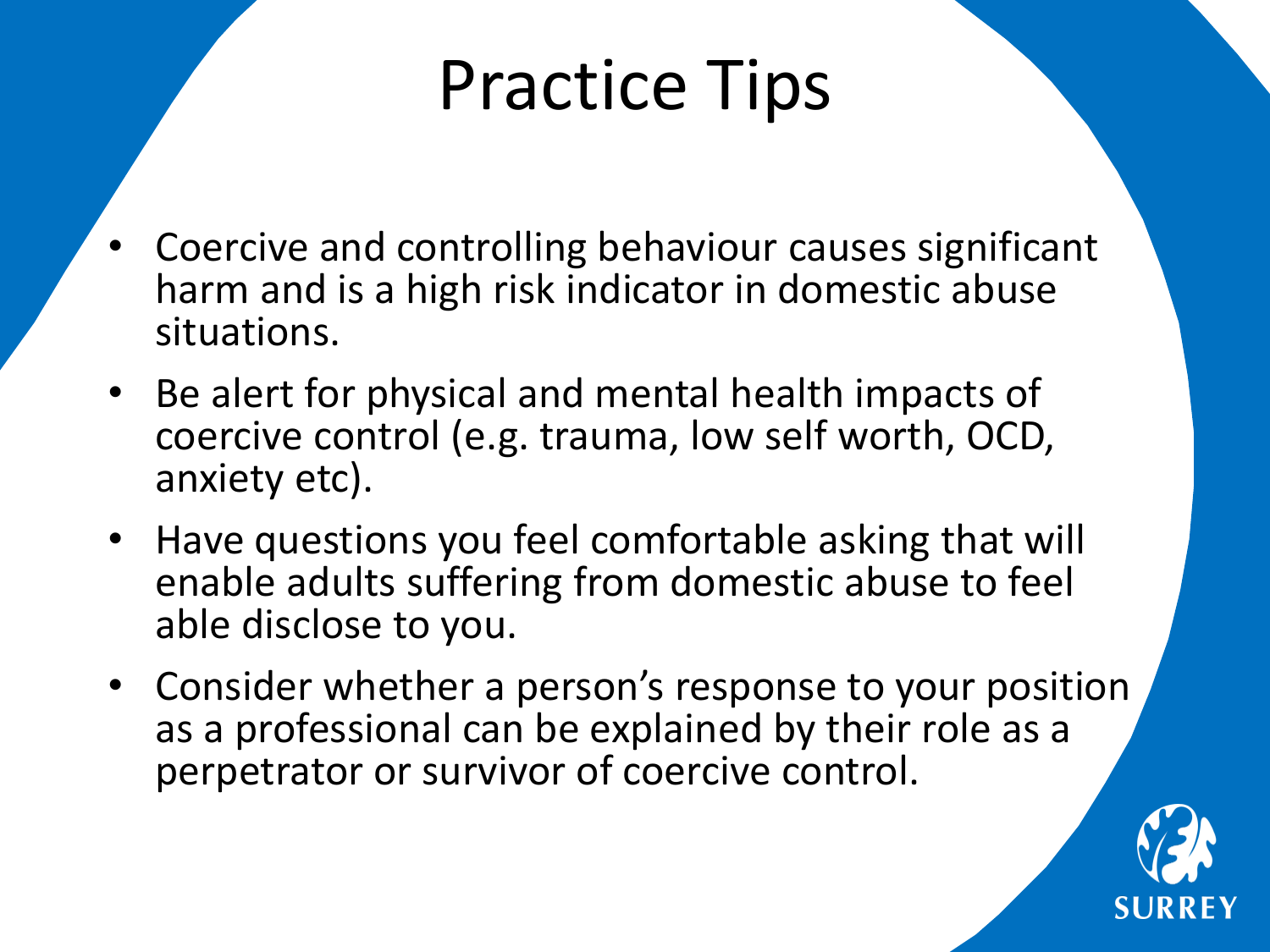# Practice Tips

### **Coercion and Control**

#### **What can I do?**

- Ask the right questions show **professional curiosity;**
- **LISTEN** this may be the first time anyone really has;
- Ask open questions:

'What is life like for you on a day to day basis?'

'Tell me about your daily routine…'

'Tell me about your relationship'

'What is the first thing you think of when you wake up?'

'Tell me what you do that makes you happy, or you enjoy'

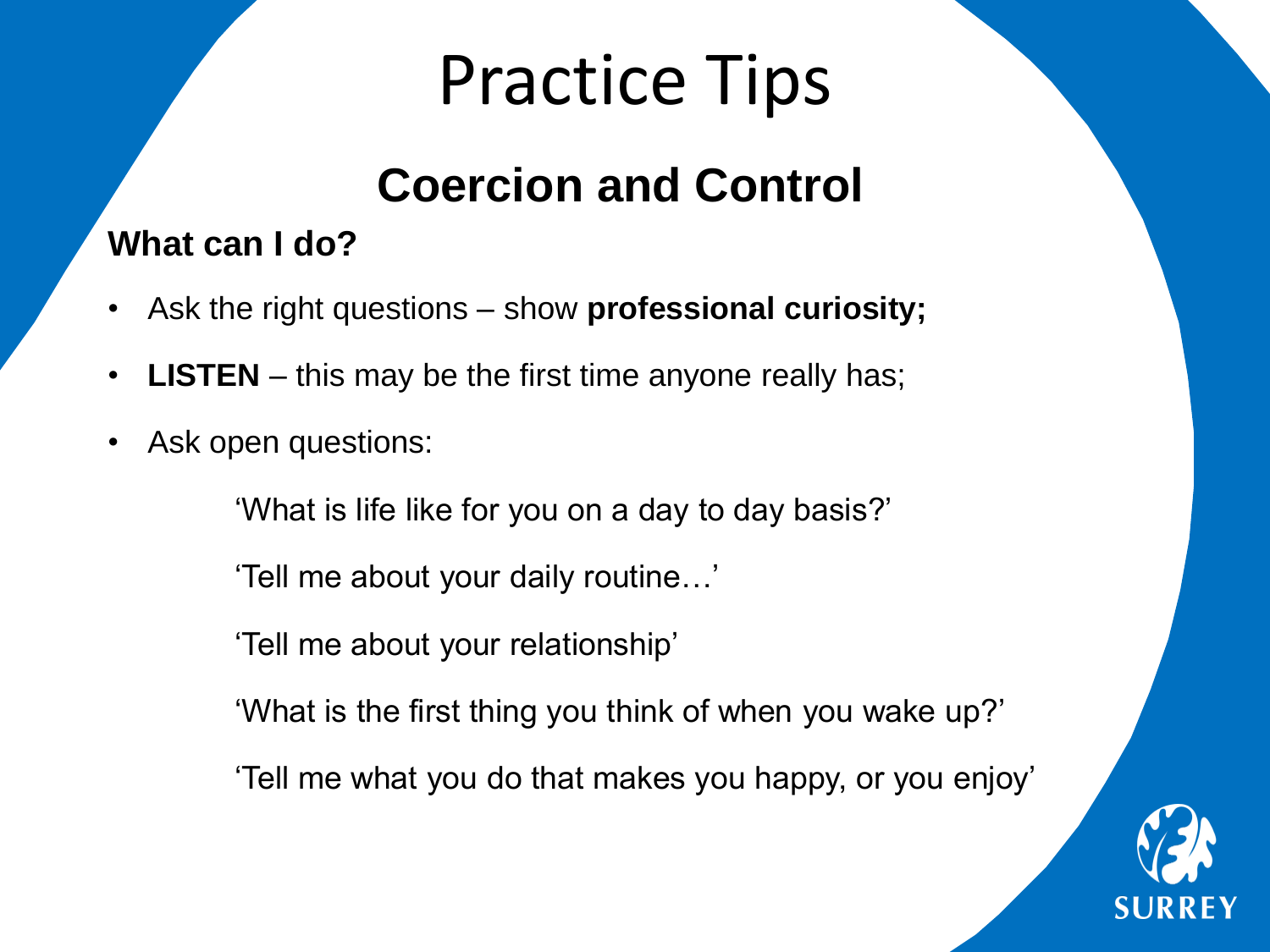### Local Authority Duties

• **An adult at risk (aged 18 or over who has needs for care and support)?** 

#### **AND**

• **Is experiencing Domestic Abuse?** 

#### **AND**

- **As a result of their care and support needs are unable to protect themselves from either the risk of, or the experience of abuse or neglect. (Taking into account vital interest)**
- **Our duty under Section 42 is triggered**

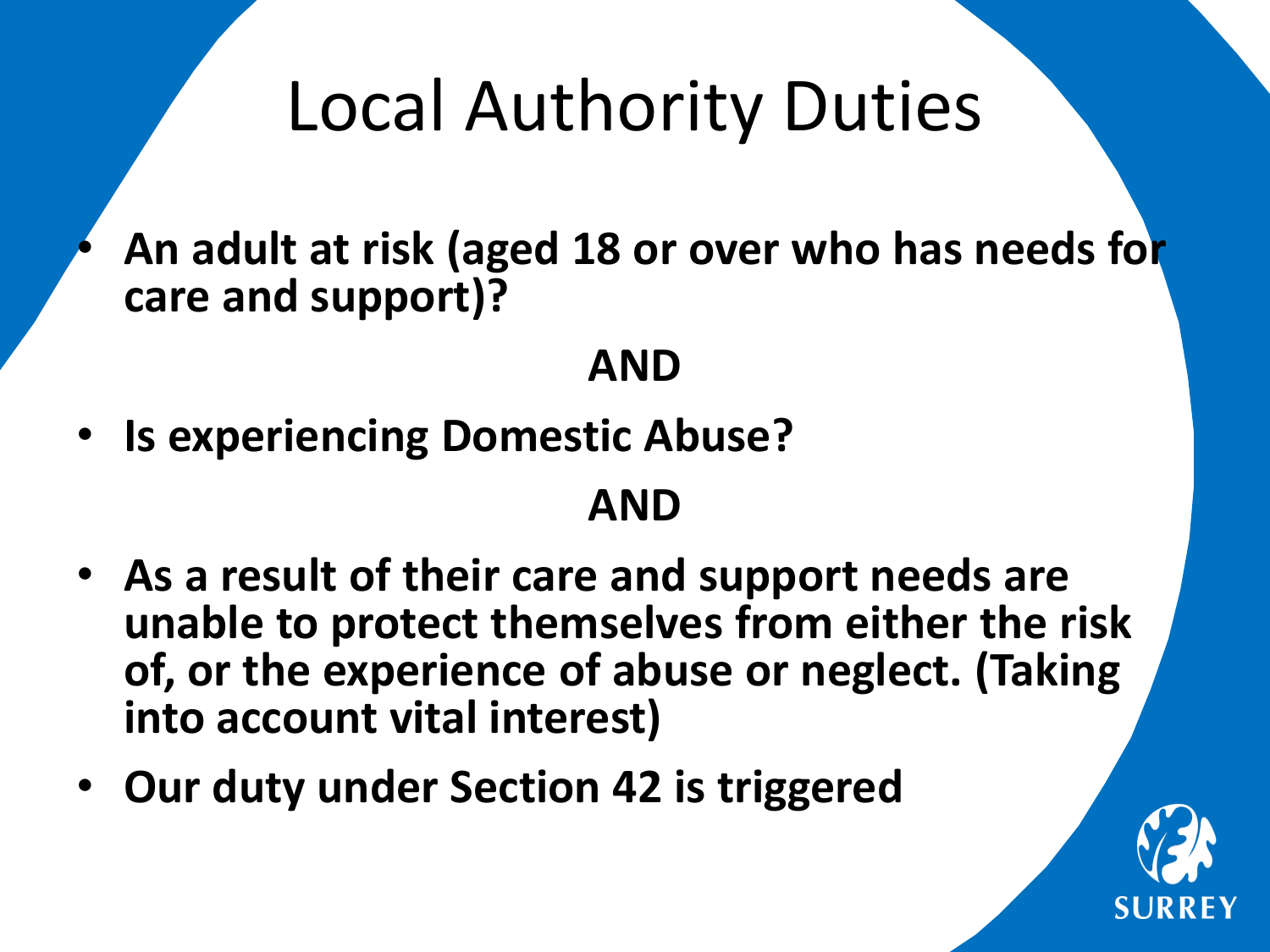# **Signposting to Specialist Services**

- The importance of support services for Domestic Abuse victims cannot be underestimated.
- Outreach assist with the long term safeguarding of DA victims and can be invaluable to the ongoing management of risk to victims.
- It is imperative to encourage victims to engage with Outreach in order to try and break the cycle of abuse.



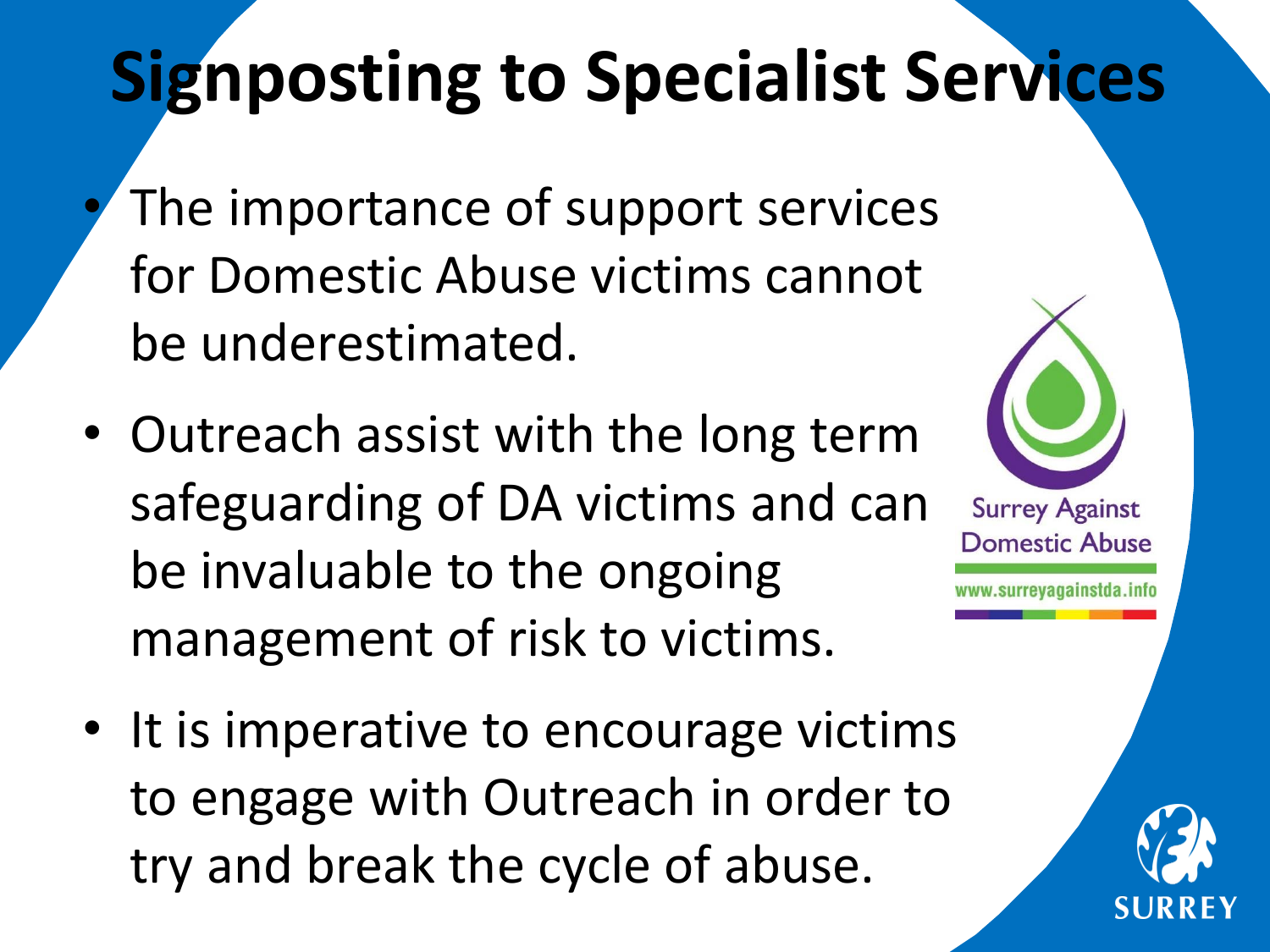# **Signposting to Specialist Services**

- ESDAS **Reigate & Banstead, Mole Valley and Tandridge –** 01737 771350
- North Surrey Outreach **Epsom & Ewell, Elmbridge and Spelthorne** - 01932 260690
- South West Surrey Outreach **Waverley** 01483 577392
- YourSanctuary **Woking, Runnymede**  01483 776822

[Surrey Against Domestic Abuse \(SADA\) Website](http://www.surreyagainstda.info/)

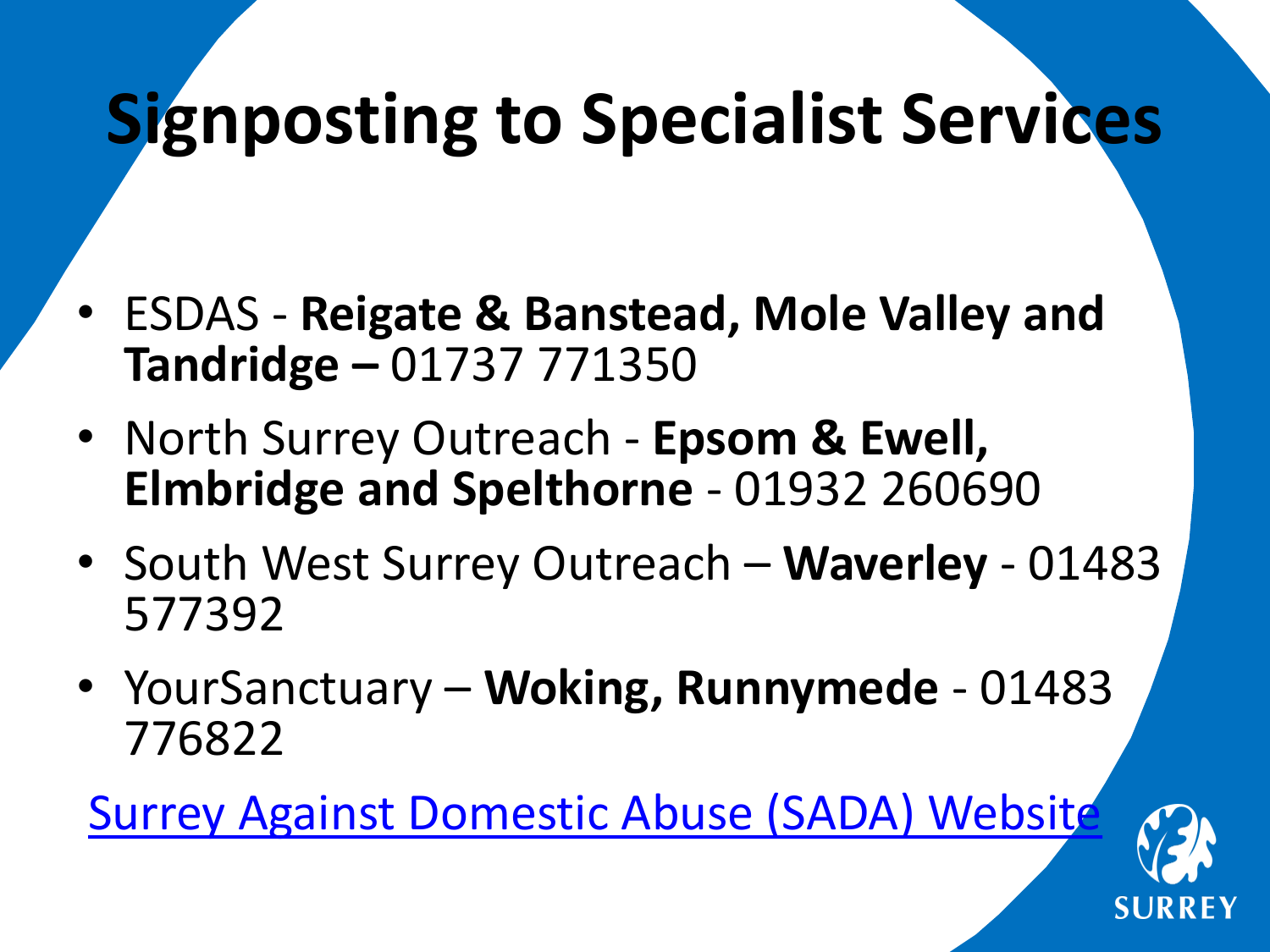## DASH Risk Assessment

(Domestic Abuse Stalking, Harassment and Honour Based Abuse)

• This tool is used by the police and health services, and can be used by us, to assess the level of risk being presented by the Domestic Abuse situation. On the S-Net;

http://inet2.surreycc.gov.uk/snet/snetpublications.n [sf/docidLookupFileResourcesByUNID/docidC7AE407](http://inet2.surreycc.gov.uk/snet/snetpublications.nsf/docidLookupFileResourcesByUNID/docidC7AE4074E88B744480258179003C18B6?openDocument) 4E88B744480258179003C18B6?openDocument

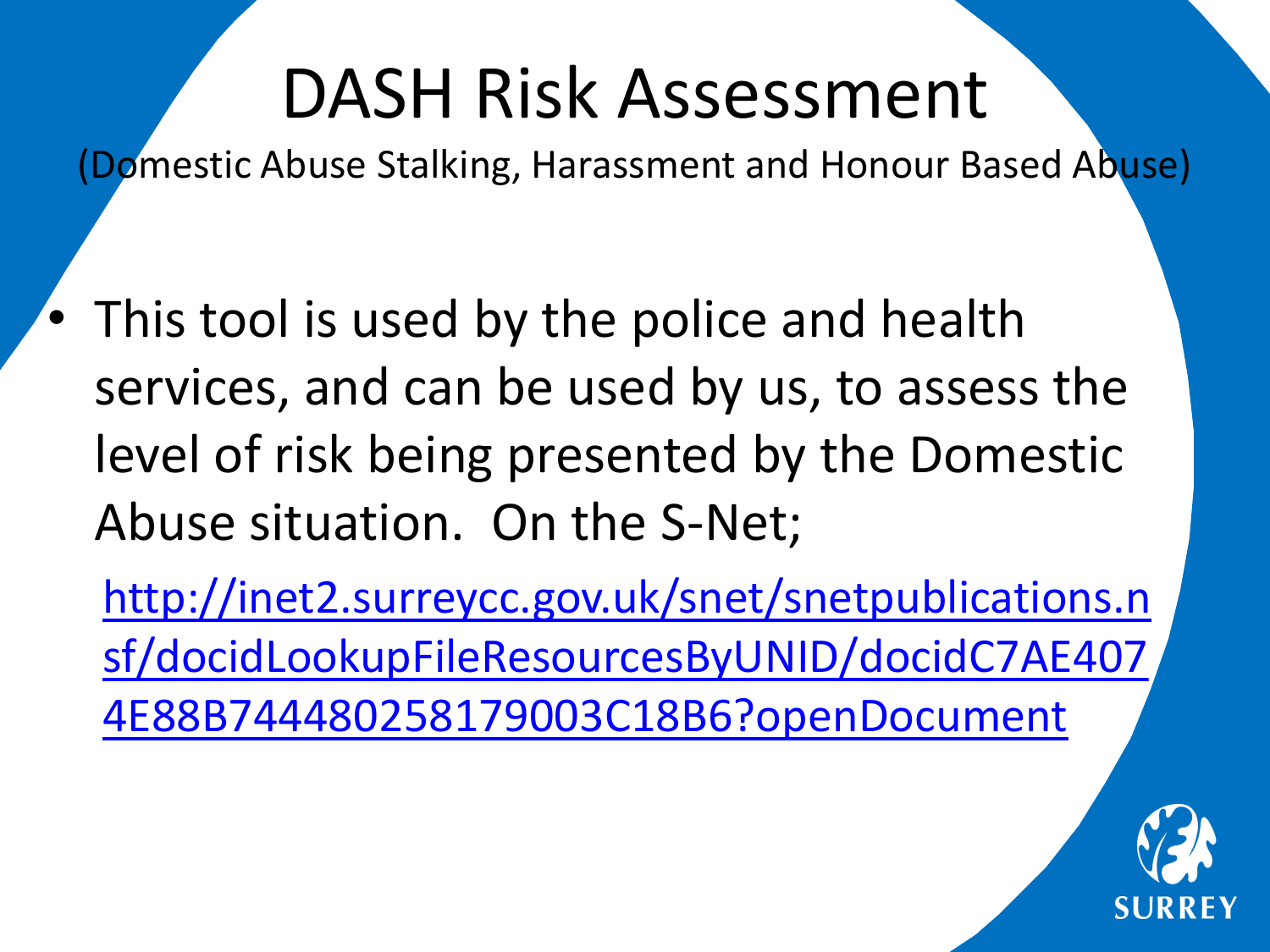### MARAC

MARAC is the Multi-Agency Risk Assessment Conference for High Risk Domestic Violence cases. It includes families, sexual partners, partners both current and ex and same sex relationships. It is for those aged 16 and above. The MARAC local to where the victim lives is the one that will discuss the case.

### MARAC Referral Criteria

- **Visible/Assessed High Risk**
- **Potential escalation**
- **Repeat cases**
- **Professional judgement**
- **Harmful Traditional Practices**

Generic MARAC Telephone - 01483 630015

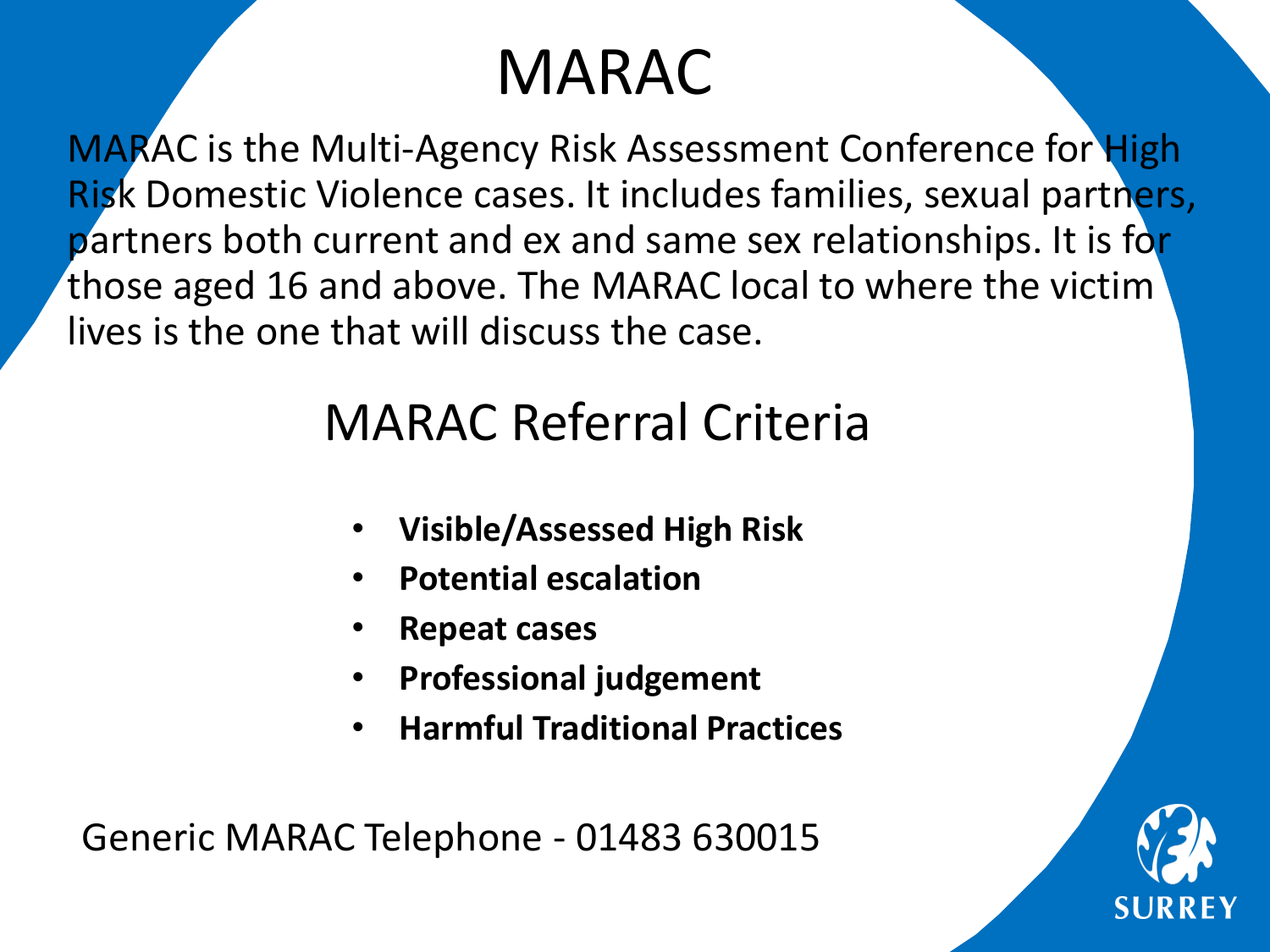# DVPNs and DVPOs

- DVPNs are granted by a Police Superintendent for 48 hours and can provide immediate protection by preventing the suspected perpetrator from molesting the victim and by removing them from the address.
- DVPOs are civil orders that can be applied for by the police within the 48 hours of a DVPN and are granted by the Magistrates.
- If granted, the order can extend the ban on the perpetrator from returning to a residence and from having contact with the victim for up to 28 days. This period of time allows the victim the opportunity to consider their options and get the support they need free from the abusive relationship.
- The Police do not need the victim's consent to issue a DVPN, but their views will always be sought.

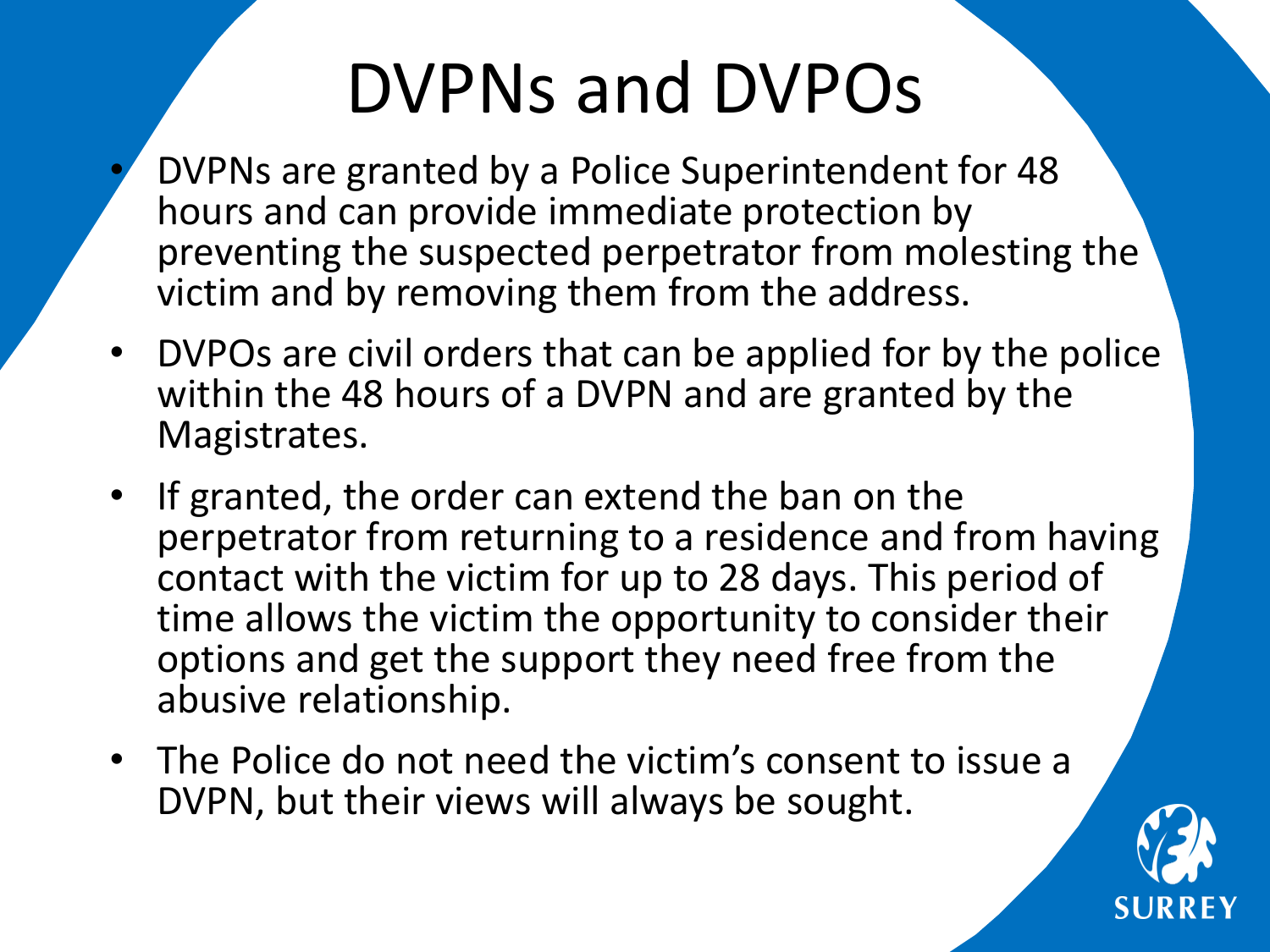# Who does DA affect?

- Domestic abuse affects around **1.3 million** women in England & Wales each year – often unrecognised and under reported
- Adults with Social Care needs are far more likely to be at risk of DA than others;
- **People with Disabilities**
- People with Mental Health concerns
- **Older people**
- People from the LGBT+ community
- Both female and male victims

**Anyone** can suffer from Domestic Abuse – so we must **always** be **alert** to the signs

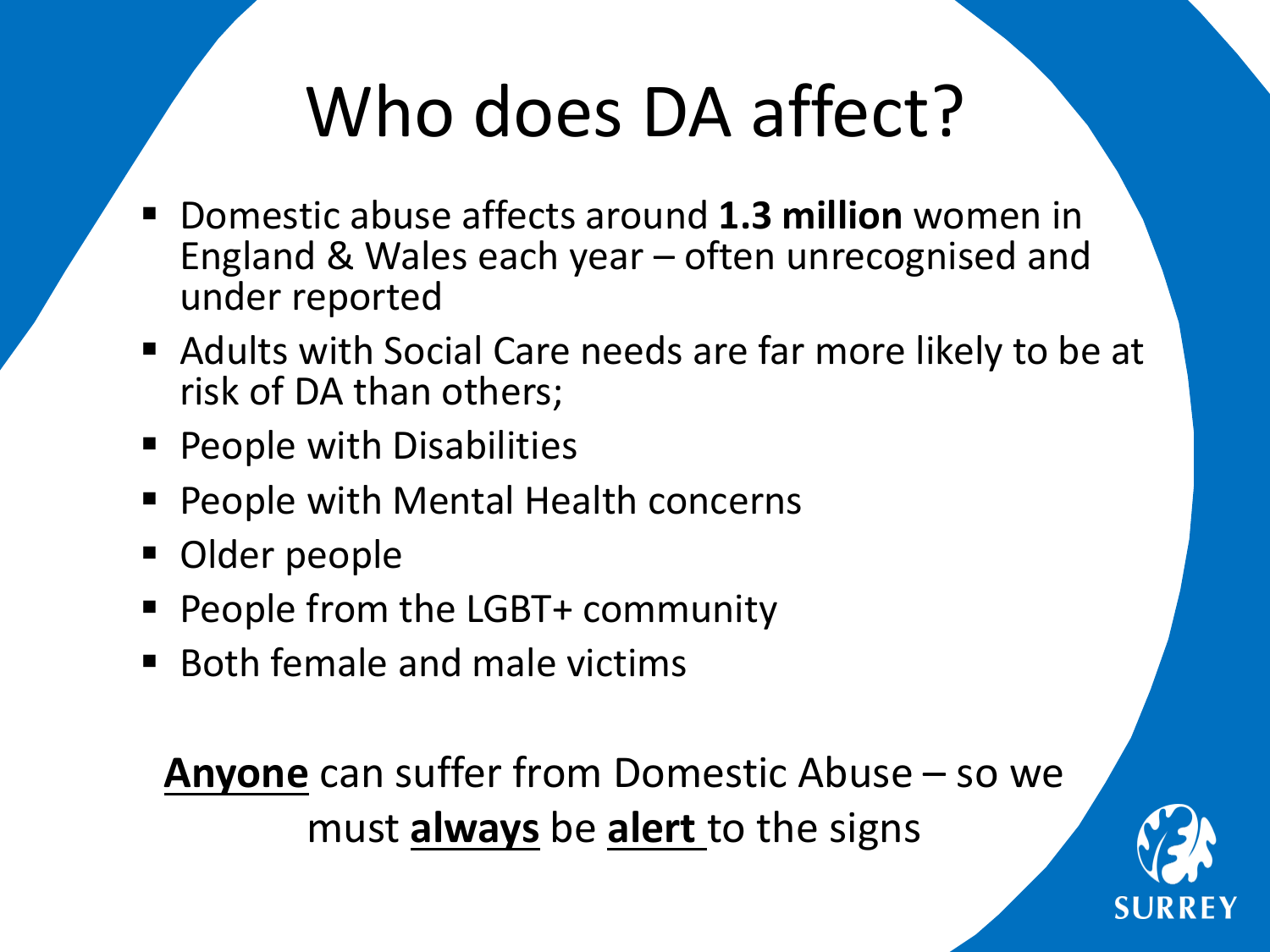## DVDS

The Domestic Violence Disclosure Scheme (DVDS) is often called 'Clare's Law' after the landmark case that led to it:

- **Right to Ask** Clare's Law gives any member of the public the right to ask the police if their partner may pose a risk to them. Under Clare's Law, a member of the public can also make enquiries into the partner of a close friend or family member.
- **Right to Know** As professionals, if we have information that a person's partner has previously perpetrated DA or may pose a risk to them, then we can request a DVDS disclosure be considered by Police under the 'right to know' pathway.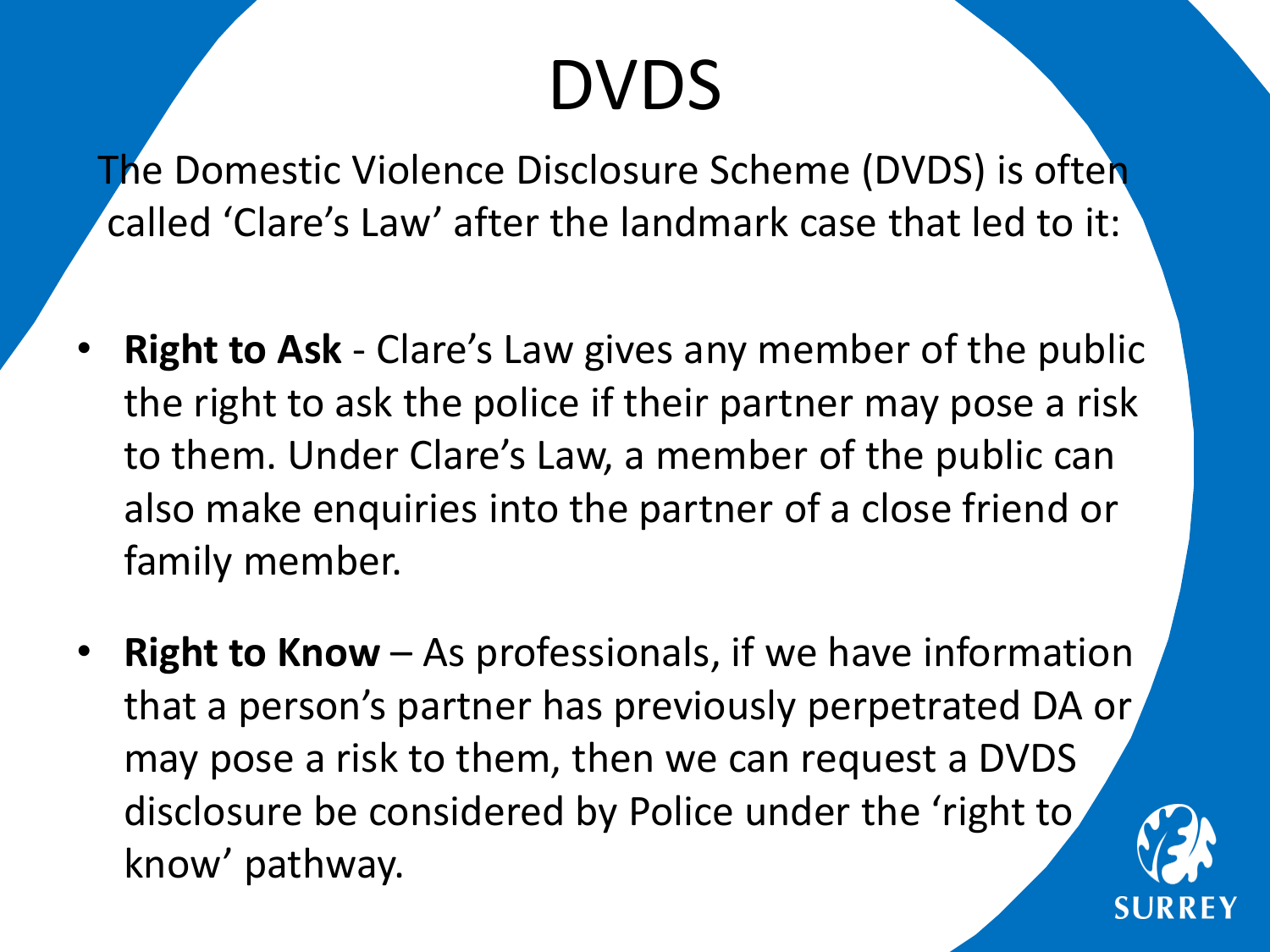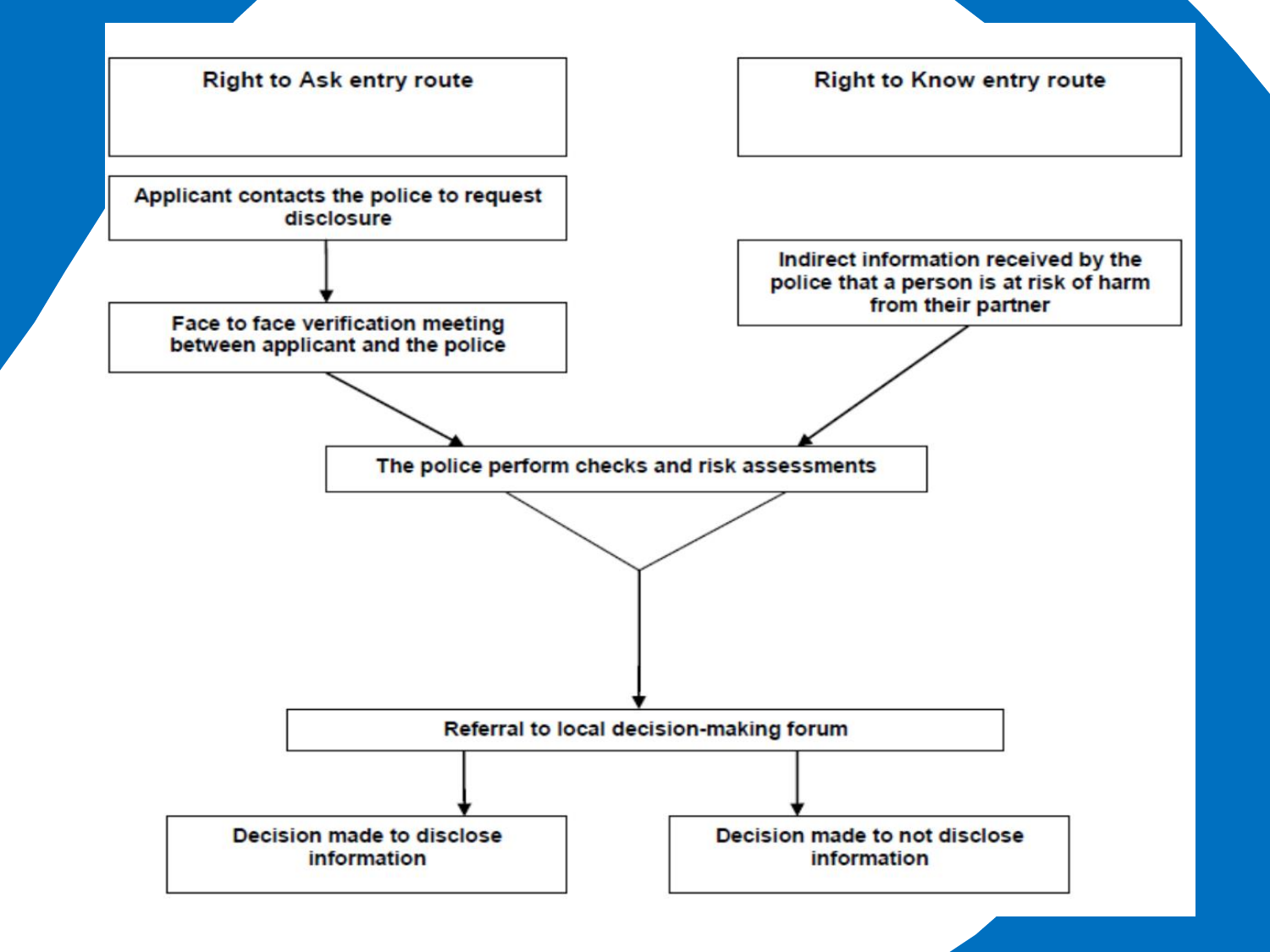# Useful Links

- Domestic Abuse E Learning
- Surrey Skills Academy
- White Ribbon
- Surrey Against Domestic Abuse
- Community Care Inform each Team link practitioner
- Evan Stark video on Coercive Control:

https://www.youtube.com/watch?v=quAHbCHi6